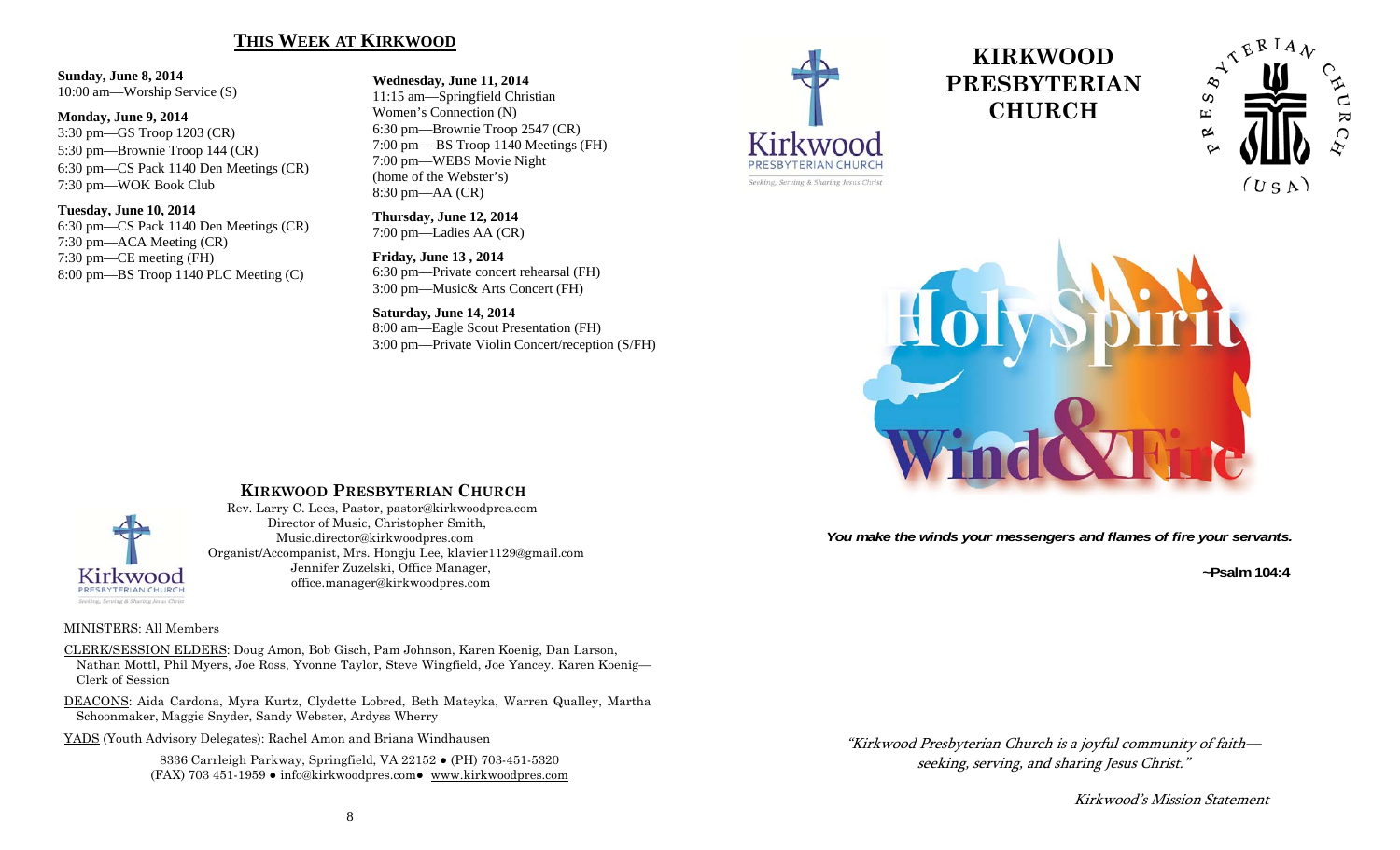## **THE DAY OF PENTECOST WE GATHER TOGETHER**

### **SILENT REFLECTION**

"The Spirit we observe at the first Pentecost is wild, assertive, and pushy, upending everything that lies in its path. It can turn your life upside down; it can turn your local congregation upside down; it can turn the world upside down."

~ Leonora Tubbs Tisdale

*As you enter the sanctuary, please prepare for worship with quiet reverence.* 

| <b>PRELUDE</b> | Descend Upon My Heart | Frederick C. Atkinson |
|----------------|-----------------------|-----------------------|
|                |                       |                       |

**PSALM** FOR THE DAY

Psalm 104:24-34, 35b

**LIGHTING OF THE CANDLES**

#### **TOLLING OF THE BELLS**

**WORDS OF WELCOME**

Yvonne Taylor

Leader: Grace to you and peace in the name of our Lord Jesus Christ! **People: Let us worship God!** 

|                        | <b>CONGREGATIONAL RESPONSE</b>            | Holy Spirit, Come to Us                                                                                       | (insert)      |
|------------------------|-------------------------------------------|---------------------------------------------------------------------------------------------------------------|---------------|
| <b>CALL TO WORSHIP</b> |                                           |                                                                                                               | Yvonne Taylor |
| Leader:                |                                           | The grace of the Lord Jesus Christ, the love of God<br>and the fellowship of the Holy Spirit be with you all. |               |
| People:                | And also with you.                        |                                                                                                               |               |
| Leader:                | A Holy wind stirs us with new excitement. |                                                                                                               |               |
| People:                | We lift our eyes in new anticipation.     |                                                                                                               |               |
| Leader:                | Our hearts sense a new boldness.          |                                                                                                               |               |
| People:                | Our souls embrace a new vision.           |                                                                                                               |               |
| Leader:                | A Holy fire burns within us.              |                                                                                                               |               |
| People:                |                                           | A new voice speaks with confidence and conviction.                                                            |               |
| Leader:                | Come Holy Spirit, uncontainable God;      |                                                                                                               |               |
| All:                   |                                           | Empower your people as Christ's presence in the world.                                                        |               |

## *Joys & Concerns*

#### *This Week's Birthdays*:

9 Krista Cook 10 Elizabeth Webster 15 Robert Gisch

### *This Week's Anniversaries*:

Susie Yancey

12 Vince & Heather Telfer 13 Brian & Peggy Costello

#### *Special Concerns:*

Members/friends in the armed forces who are in harm's way: Major Jason Moore, USMC Afghanistan

Our Missionaries in Zambia: Rev. Kari Nicewander & Joel DeJong

### *Health & Personal Concerns:*

Bob Flory Steve Coffman's sister-in-law, Jan Coffman Hal Sellers Dick Pape Heather Telfer's father, Bob Snow Morgan Death, friend of Jon Larson Kathy Lewis' friend Mary Torczon Keith Scott Bobbie Myers - Phil Myer's mother Mary Kay Berger, friend of Dani Schwalb Betty Fabian Dani Schwalb Alfredo and Arleene Luciano, brother and sister-inlaw of Aida Cardona Morgan Belcher, Debbie Wingfield's father Bill Plummer, friend of Larry & Cynthia Lees Carla Coffman, Rebecca Larson's mother Cindy Osborn, friend of Jennifer Zuzelski Sue Driver, Sandy Webster's sister-in-law



### **Friend us on Facebook!**

*Flowers today are given in celebration of Kenneth and Alexandra Morehouse.*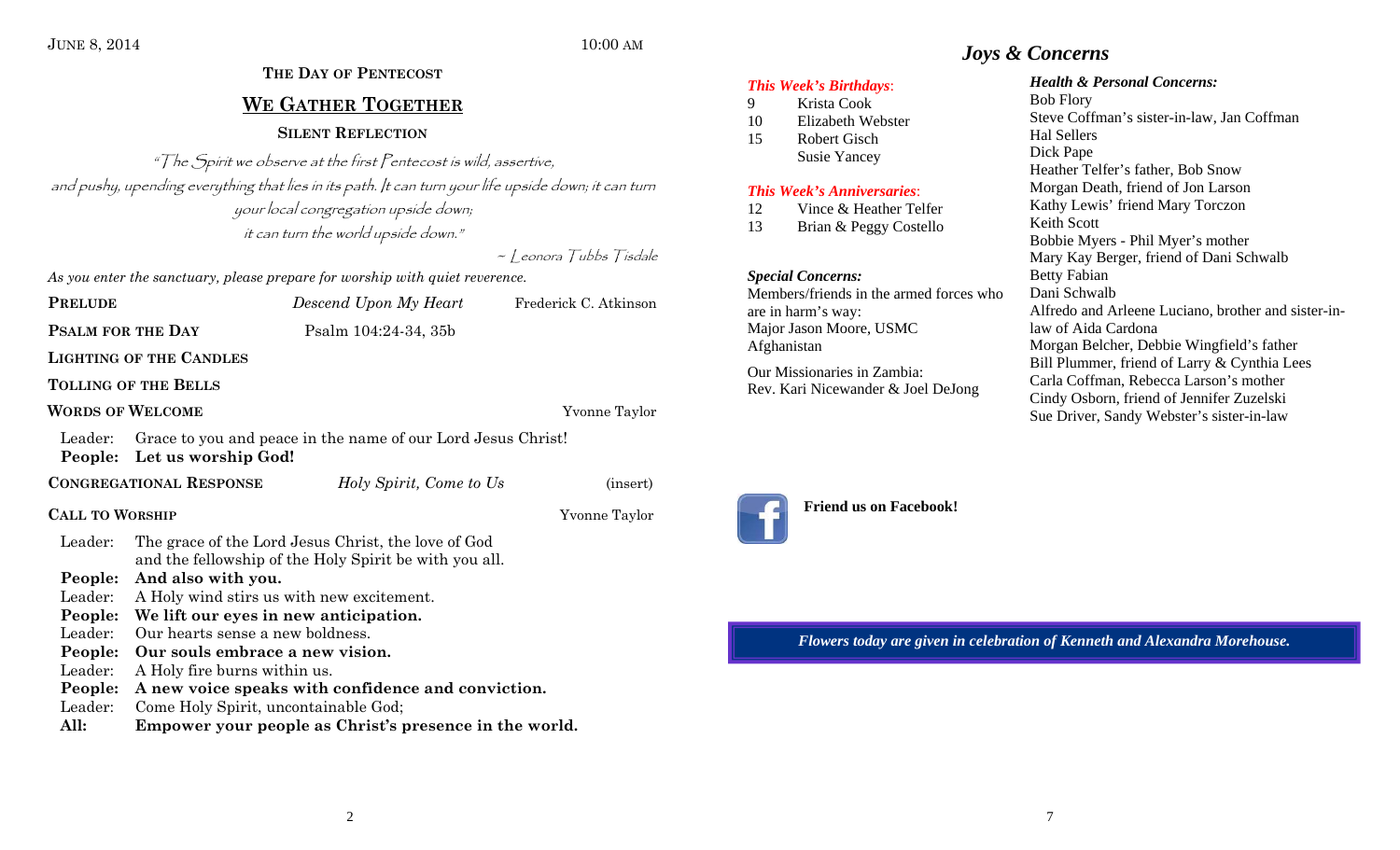| <b>Today's Revised Common Lectionary Readings:</b> | <b>Next Sunday's Revised Common Lectionary Readings:</b> |
|----------------------------------------------------|----------------------------------------------------------|
| Acts 2:1-21 (or) Numbers 11:24-30                  | Genesis $1:1-2:4a$                                       |
| Psalm 104:24-34, 35b                               | Psalm 8                                                  |
| I Corinthians 12:3b-13 (or) Acts 2:1-21            | 2 Corinthians $13:11-13$                                 |
| John 20:19-23 (or) John 7:37-39                    | Matthew 28:16-20                                         |
|                                                    |                                                          |

### **The June/July/August edition of the Daily Bread is now available in the Commons area.**

**A rose has been placed on the Communion table** by the Deacons to praise God for the birth of Heather & Vince Telfer's daughter Fiona Telfer on May 21st.

**Prayer Quilt** - Please join in prayer today and tie a knot on the prayer quilt for Carla Coffman, Rebecca Larson's mother. The prayer quilt will be in the commons area before and after service. As you tie a knot please say a silent prayer for peace, healing, and comfort. Thank you Kirkwood for making this prayer quilt a tangible symbol of our love and prayers.

**SAVE THE DATE - Kirkwood's annual church picnic** will take place after worship on Sunday, June 22<sup>nd</sup>. Come one, come all. Food, fun and fellowship. The Fellowship committee will provide hamburgers and hot dogs. We'll ask people to bring sides or desserts based on your last name: A-M dessert, N-Z sides. Please call the office if you have any questions.

If you would like to support **Briana Windhausen's Mission Trip to Zambia**, please make your contribution by check to KPC and put "MS-85" on the memo line. Thank you.

**WEBS kicks off the Summer Movie and Potluck series THIS WEEK!** We will begin at 7:00 p.m. at our various houses, bring a dish to share (the host will give direction in suggesting items), and enjoy a movie and fellowship. Mark your calendars! If you have never participated, now is the time to start! Everyone welcomed. For more information and to RSVP – contact Martha Schoonmaker at home@schoonmaker.org , or call 703-451-0808.

June 11 – Sandy and John Webster's home June 25 – TBD July 9 – Martha and Jim Schoonmaker's home July 23 – TBD August –  $6$  - TBD

### **GATHERING PRAYER (UNISON)**

Come, Holy Spirit, come! Give birth to visions and dreams. Breathe new passion and purpose among us and fill us with the Wind which carries the Good News of Jesus to the world. In the name of Jesus whose promise is fulfilled in us, we pray. Amen.

(PLEASE STAND)

**HYMN**

*Love Divine, All Loves Excelling* 376 BH

### **WE PREPARE FOR THE WORD**

#### (PLEASE SIT) **CALL TO CONFESSION**

<sup>~</sup>*adapted from Acts 2:21*

*God has promised that everyone who calls on the name of the Lord will be saved. Therefore let us call upon the Lord, confessing our sins. Let us pray…* 

### **PRAYER OF CONFESSION (UNISON)**

Holy and empowering God, Your Spirit blows where it will, unseen yet unavoidable, secretly yet undeniable, surprisingly yet apparent. Your Spirit comes to empower and to embrace, to overwhelm and to inspire, to unite and to send forth. Forgive us for our hearts are cold and our faith is feeble. Let your Spirit free us from the illusion that we can have life all boxed, wrapped, and predictable and in our control. Empower young and old to dream dreams and to joyfully share our gifts in your glorious kingdom. We pray in the name of Jesus Christ, our Lord and Savior. Amen.

*(moment of silence for personal confession)*

### **ASSURANCE OF PARDON**

Leader: Sisters and brothers, God offers forgiveness for our sins and the grace of repentance. Accept God's grace, and know the joy of God's mercy.

**People: In Jesus Christ we are forgiven. Thanks be to God!** 

### (PLEASE STAND)

**CONGREGATIONAL RESPONSE** *Spirit of the Living God* 322 BH

*Spirit of the living God, Fall a-fresh on me; Spirit of the living God, Fall a-fresh on me. Melt me, mold me, Fill me, use me. Spirit of the living God, Fall a-fresh on me.* 

### **WE PASS THE PEACE OF CHRIST**

Leader: The Peace of our Lord Jesus Christ be with you all. **People: And also with you.**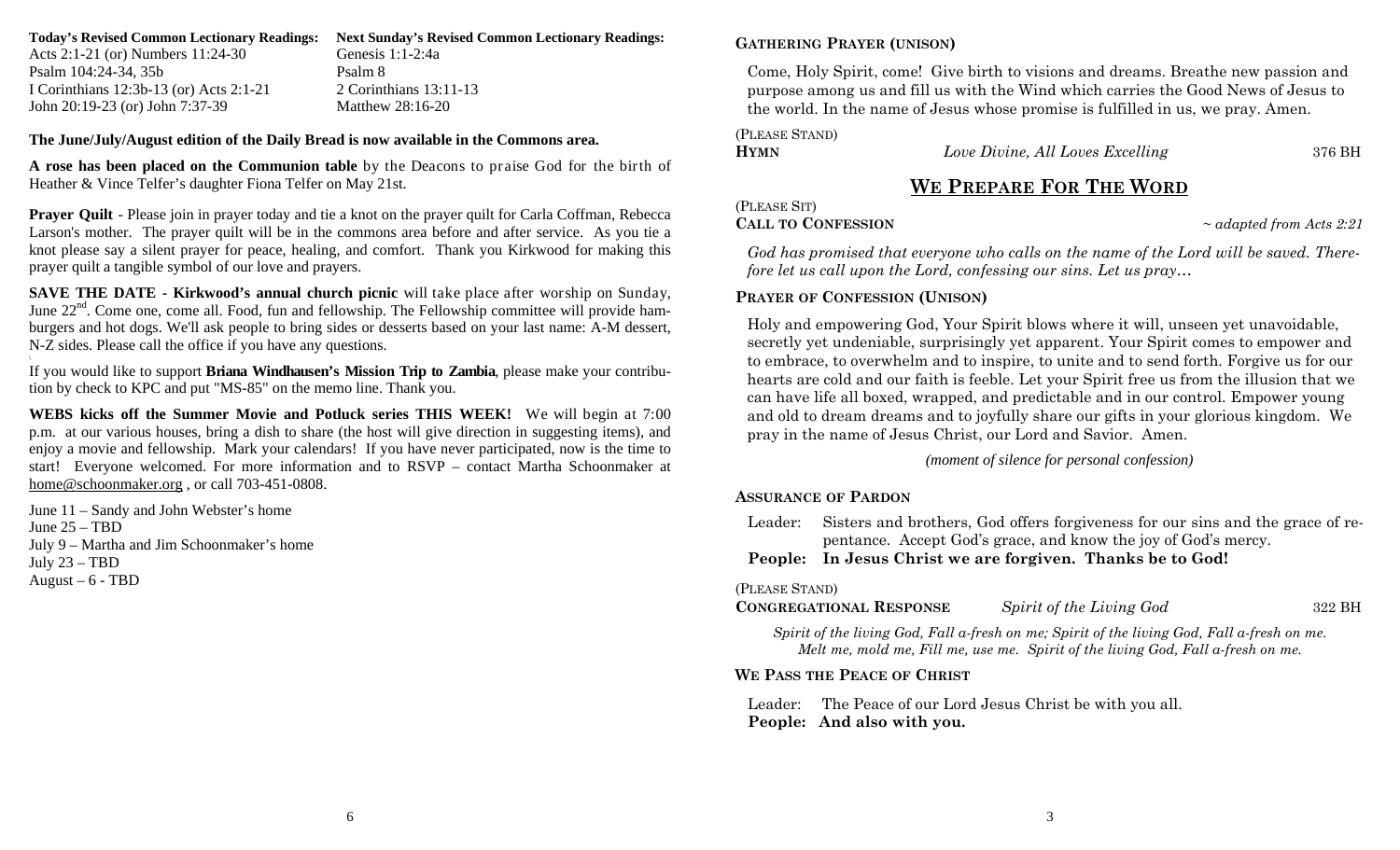#### **A MOMENT WITH THE CHILDREN**

(Children ages 3 to 3rd grade are dismissed to Davy and Goliath time.)

### **GREETINGS, NEWS OF THE CHURCH**

(During the offertory please sign the Friendship Folder and pass it along the pew. You may complete a prayer request card and give it to an usher.)

| <b>OFFERING</b>  | (Please pass the Friendship Folder) |                  |
|------------------|-------------------------------------|------------------|
| <b>OFFERTORY</b> | Consecrated, Lord, to Thee          | H.A. Cesar Malam |
| (PLEASE STAND)   |                                     |                  |

**DOXOLOGY***Praise God From Whom All Blessings Flow* 

*Praise God from whom all blessings flow; Praise him all creatures here below. Praise him above ye heavenly hosts: Praise Father, Son and Holy Ghost. Amen.* 

#### **PRAYER OF DEDICATION**

#### (PLEASE SIT)

#### **PRAYERS OF THE PEOPLE AND THE LORD'S PRAYER**

Our Father, Who art in heaven, hallowed be Thy name, Thy kingdom come, Thy will be done, on earth as it is in heaven. Give us this day our daily bread; and forgive us our debts, as we forgive our debtors; and lead us not into temptation, but deliver us from evil. For Thine is the kingdom, and the power, and the glory, forever. Amen.

### **WE HEAR THE WORD**

| THE ACTS OF THE APOSTLES      | Acts $2:1-21$              | p. 948          |
|-------------------------------|----------------------------|-----------------|
| (PLEASE STAND)<br><b>HYMN</b> | Come, O Spirit             | 127 BH          |
| (PLEASE SIT)<br>THE GOSPEL    | John 20:19-23              | p. 945          |
| <b>SERMON</b>                 | "Fired Up and Blown Away!" | Rev. Larry Lees |
| <b>VOCAL SOLO</b>             |                            | Kylie Mirabella |
|                               | WE RESPOND TO THE WORD     |                 |

#### **AFFIRMATION OF FAITH (UNISON)**

~ A Brief Statement of Faith

We trust in God the Holy Spirit, everywhere the giver and renewer of life. The Spirit justifies us by grace through faith, sets us free to accept ourselves and to love God and neighbor, and binds us together with all believers in the one body of Christ, the church.

The same Spirit who inspired the prophets and apostles rules our faith and life in Christ through Scripture, engages us through the Word proclaimed, claims us in the waters of baptism, feeds us with the bread of life and the cup of salvation, and calls women and men to all ministries of the church.

In a broken and fearful world the Spirit gives us courage to pray without ceasing, to witness among all peoples to Christ as Lord and Savior to unmask idolatries in church and culture, to hear the voices of peoples long silenced, and to work with others for justice, freedom, and peace.

In gratitude to God, empowered by the Spirit, we strive to serve Christ in our daily tasks and to live holy and joyful lives, even as we watch for God's new heaven and new earth, praying, Come, Lord Jesus!

| (PLEASE STAND)<br><b>HYMN</b> | Every Time I Feel the Spirit                             | 315 BH      |
|-------------------------------|----------------------------------------------------------|-------------|
| <b>BENEDICTION</b>            |                                                          |             |
| <b>POSTLUDE</b>               | Spirit of the Living God!                                | Marc Jordan |
|                               |                                                          |             |
|                               | BH—Blue Hymnal GH—Green Hymnal                           |             |
|                               | (BCW) Book of Common Worship (BCP) Book of Common Prayer |             |

*\*\*\*\*\*\*\*\*\*\*\*\*\*\*\*\*\*\*\*\*\*\*\*\*\*\*\*\*\*\*\*\*\*\*\*\*\*\*\*\*\*\*\*\*\*\*\*\*\*\*\*\*\*\*\*\*\*\*\*\*\*\*\*\*\*\*\*\*\*\*\*\*\*\*\*\*\*\*\*\*\*\*\*\*\*\*\** 

*Pastor Lees and a Deacon will be in the Narthex to greet you. We welcome you to join us for a time of refreshments and fellowship.*

Rev. Lees' regular day off is Friday. In the event of a need to contact the pastor, you may contact Rev. Lees at (c) 703-589-7167. **Spring office hours are 9:30-2:30 M-F.**

Nursery care for children under 3 **is available during the worship service.** 

Beginning TODAY children age 3 through 3rd Grade will be dismissed from the worship service for a time of relaxed learning. We will begin the summer session with the Davey and Goliath video series. Nursery care will be offered every Sunday.

**Today** we celebrate the coming of the Holy Spirit as a source of new life. Through the presence of the spirit, we experience the transforming, redeeming love of God, who makes all things possible. The Pentecost Offering is one of four Special Offerings of PC(USA). Gifts contributed help bring God's comforting love to children at risk, nurture the growing faith of youth and provide opportunities for young adults to become spiritual leaders in the name of Jesus Christ. If you have questions on this offering please contact Nathan Mottl on the Mission Committee. More information is also listed on the PC (USA) presbyterian mission website at presbyterianmission.org/ give/pentacost.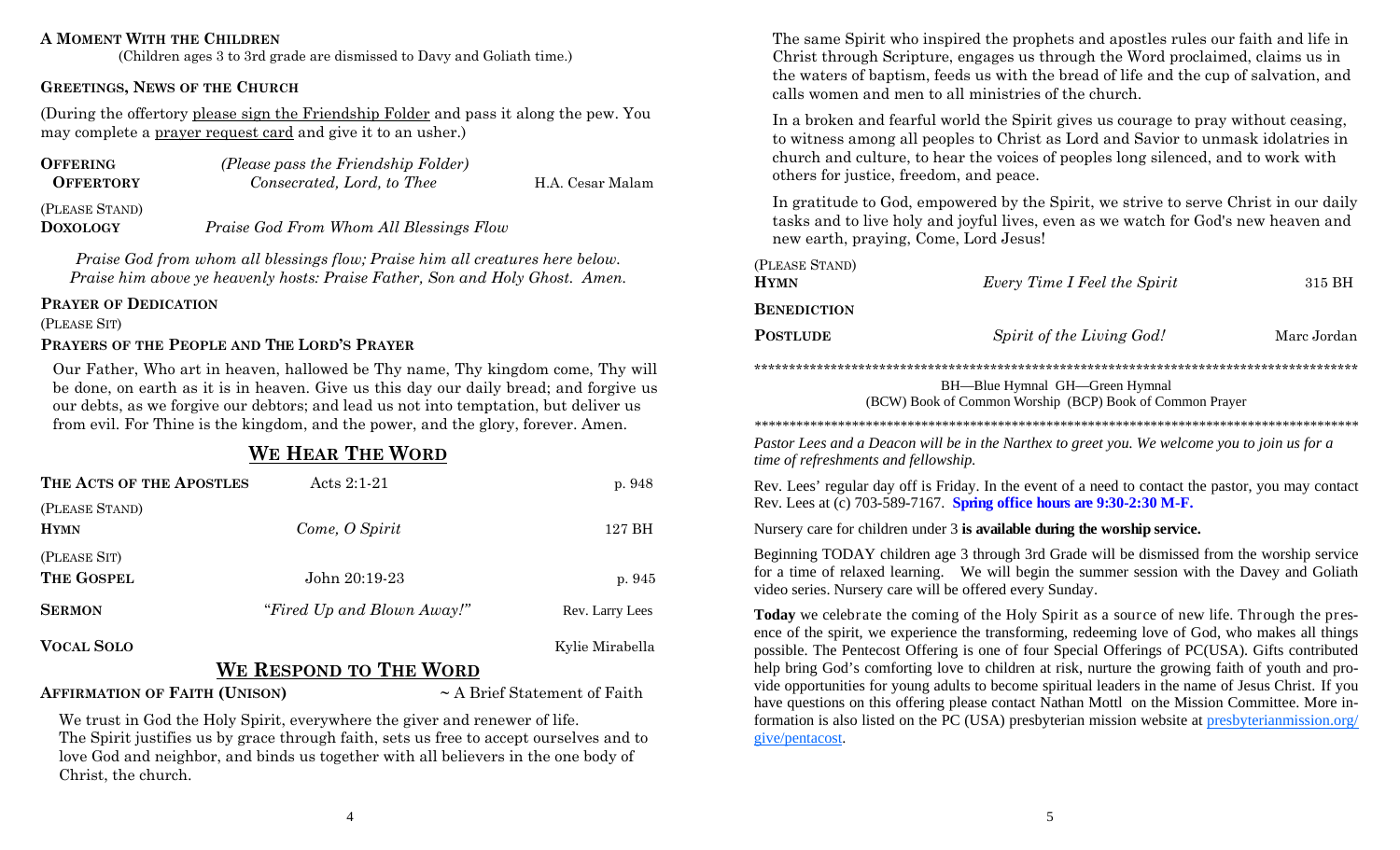### **Psalm for the Day Psalm 104:24‐34, 35b**

 $24$ O Lord, how manifold are your works! In wisdom you have made them all; the earth is full of your creatures.

<sup>25</sup>Yonder is the sea, great and wide, creeping things innumerable are there, living things both small and great.

 $26$ There go the ships, and Leviathan that you formed to sport in it.

 $27$ These all look to you to give them their food in due season;

 $28$  when you give to them, they gather it up; when you open your hand, they are filled with good things.

 $29$ When you hide your face, they are dismayed; when you take away their breath, they die and return to their dust.

 $30$ When you send forth your spirit, they are created; and you renew the face of the ground.

 $31$ May the glory of the Lord endure forever; may the Lord rejoice in his works—

 $32$  who looks on the earth and it trembles, who touches the mountains and they smoke.

 $33$ I will sing to the Lord as long as I live; I will sing praise to my God while I have being.

 $34$ May my meditation be pleasing to him, for I rejoice in the Lord,  $35b$ Bless the Lord, O my soul. Praise the Lord!

### **Household Prayer: Morning**

Spirit of God, source of life, refresh my spirit, reshape my desire, and re-create my heart, that I may show for your enduring glory; through Jesus Christ. Amen.

### **Household Prayer: Evening**

Spirit of God, you sustained me during the work of the day; sustain me as I rest the night. Let my evening meditations be pleasing to you, that I may rise in the morning to rejoice in your goodness. Awake or asleep, I will sing your praise while I have being; through Jesus Christ. Amen.

 $24$ O Lord, how manifold are your works! In wisdom you have made them all; the earth is full of your creatures.

<sup>25</sup>Yonder is the sea, great and wide, creeping things innumerable are there, living things both small and great.

 $26$ There go the ships, and Leviathan that you formed to sport in it.

 $27$ These all look to you to give them their food in due season;

 $28$  when you give to them, they gather it up; when you open your hand, they are filled with good things.

 $29$ When you hide your face, they are dismayed; when you take away their breath, they die and return to their dust.

 $30$ When you send forth your spirit, they are created; and you renew the face of the ground.

 $31$ May the glory of the Lord endure forever; may the Lord rejoice in his works—

 $32$  who looks on the earth and it trembles, who touches the mountains and they smoke.

 $33$ I will sing to the Lord as long as I live; I will sing praise to my God while I have being.

 $34$ May my meditation be pleasing to him, for I rejoice in the Lord.  $35b$ Bless the Lord, O my soul. Praise the Lord!

### **Household Prayer: Morning**

Spirit of God, source of life, refresh my spirit, reshape my desire, and re-create my heart, that I may show for your enduring glory; through Jesus Christ. Amen.

### **Household Prayer: Evening**

Spirit of God, you sustained me during the work of the day; sustain me as I rest the night. Let my evening meditations be pleasing to you, that I may rise in the morning to rejoice in your goodness. Awake or asleep, I will sing your praise while I have being; through Jesus Christ. Amen.